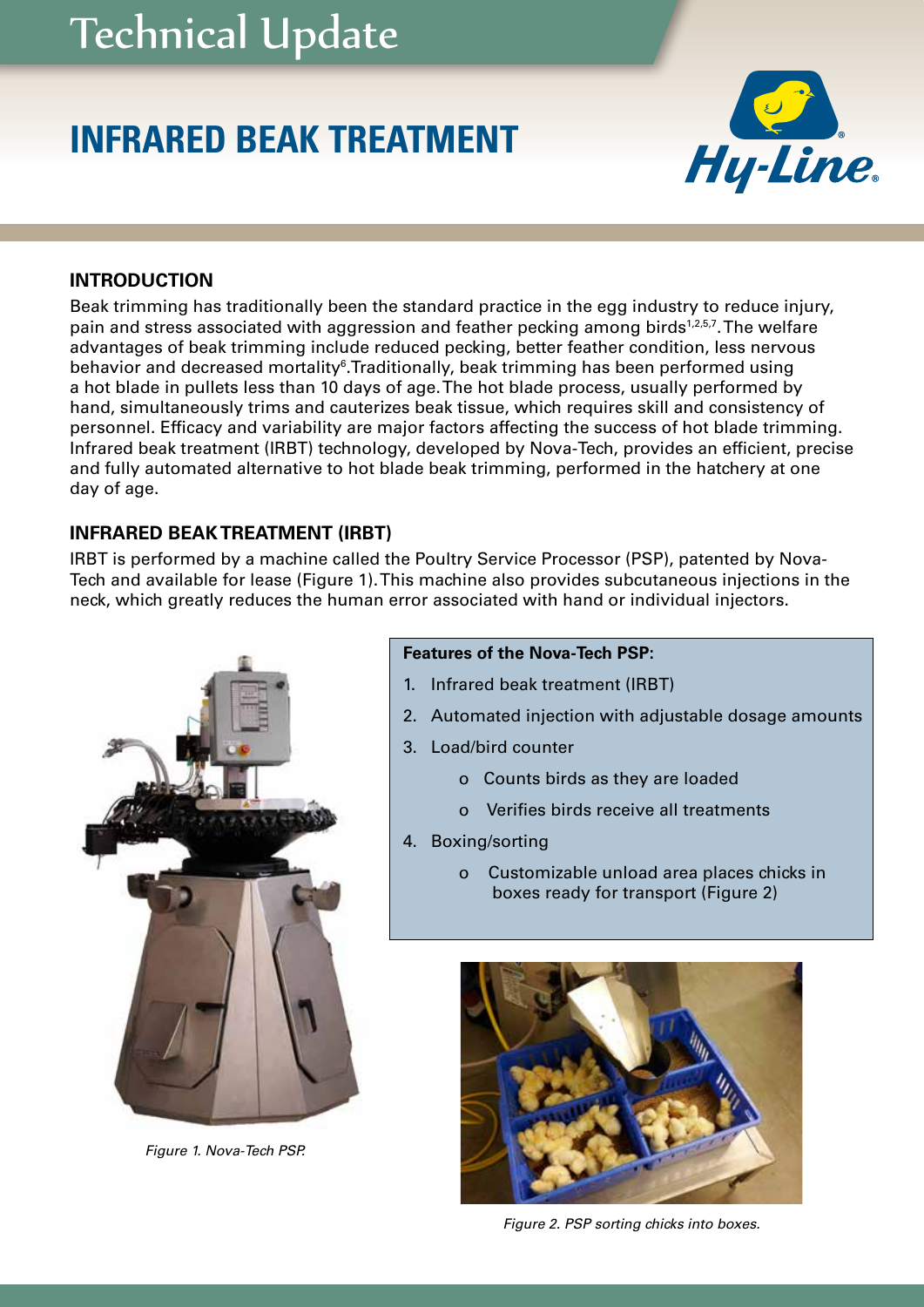### **THE IRBT PROCEDURE:**

- Chicks are placed in head holders, securing the beak through a short sheath with guard plates to protect the chick (Figures 3–4).
- Mechanical fingers hold the chick's head securely the period of time chicks are held is  $<$  15  $\mathsf{s}\mathsf{econds}\mathsf{^{1}}$ .
- Infrared beak treatment controls the amount of beak exposure and applied energy.
- Prescriptive Treatment: adjustable lamp power and head holder configurations to accommodate variations in strain, flock age, uniformity and growing environment.
- The infrared energy treats the beak tissue and inhibits beak regrowth.
- The treated portion of the beak will appear white at first, then begin to darken after several days.
- Over the next 2–3 weeks, the treated beak tip will soften and slough off gradually.
- Beaks of infrared beak-treated chicks may appear slightly longer than those trimmed with a hot blade.



*Figure 3. Placing chicks in head holders.*



*Figure 4. Beak secured with guard plates to protect chick.*



*Figure 5. One day posttreatment—treated beak tissue is white (vs. pink).*



*Figure 6. Seven days posttreatment—treated beak tissues become dark.*



*Figure 7. Four weeks posttreatment—rounded beak (not sharp).*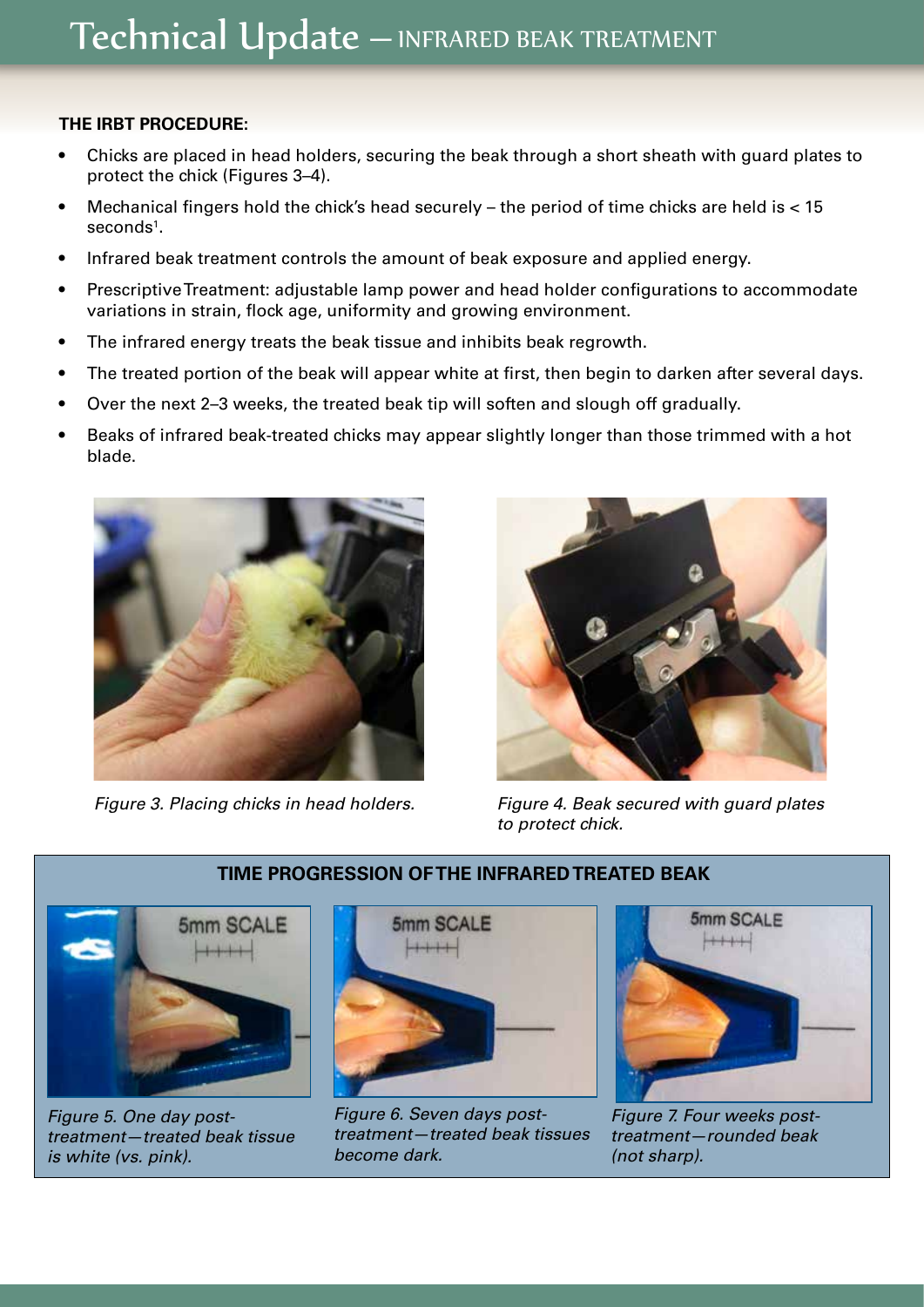# **STARTING INFRARED BEAK-TREATED PULLETS**

Infrared beak treatment has been successfully used for more than a decade. Industry feedback suggests that infrared beak-treated chicks may require additional husbandry interventions during the brooding period. **Unrestricted access to drinking water is a critical control point for success with infrared beak treatment**8. The following management suggestions are considered best practices for all chicks.

|              |           |                                                                                                                                                                         | <b>Focus on the FLAWS</b>                                                                                                                                                                                  |                                                                                                                                                                            |  |
|--------------|-----------|-------------------------------------------------------------------------------------------------------------------------------------------------------------------------|------------------------------------------------------------------------------------------------------------------------------------------------------------------------------------------------------------|----------------------------------------------------------------------------------------------------------------------------------------------------------------------------|--|
| <b>FEED</b>  |           | Start chicks on full paper in cages or the floor to promote exploration of the<br>environment and provide better access to feed.                                        |                                                                                                                                                                                                            |                                                                                                                                                                            |  |
|              | $\bullet$ | Place feed onto chick papers for the first seven days to encourage feed consumption.                                                                                    |                                                                                                                                                                                                            |                                                                                                                                                                            |  |
|              | $\bullet$ | Chicks should not have to expend much energy searching for feed during the<br>brooding period.                                                                          |                                                                                                                                                                                                            |                                                                                                                                                                            |  |
|              | $\bullet$ | Fill feeders to the highest level and adjust chick guards so the chick's beak does<br>not contact the bottom of the trough or chain.                                    |                                                                                                                                                                                                            |                                                                                                                                                                            |  |
| <b>LIGHT</b> |           | Lights should be bright enough to glisten off a droplet of water hanging from<br>the nipple to encourage exploration/drinking (30–50 lux or 3–5 footcandles).           |                                                                                                                                                                                                            |                                                                                                                                                                            |  |
|              | $\bullet$ | Start chicks in top cages, or closest to the light source.                                                                                                              |                                                                                                                                                                                                            |                                                                                                                                                                            |  |
|              |           | Use an intermittent light program of 4 hours light and 2 hours dark for 0-7 days<br>to synchronize eating and drinking behavior.                                        |                                                                                                                                                                                                            |                                                                                                                                                                            |  |
|              | $\bullet$ | Shadows in cages may delay chicks from discovering water lines.                                                                                                         |                                                                                                                                                                                                            |                                                                                                                                                                            |  |
| AIR          |           | Brood chicks from younger breeder source flocks in the warmest section of the<br>house. The top cages, or middle of the house, is often the best area for these chicks. |                                                                                                                                                                                                            |                                                                                                                                                                            |  |
|              | $\bullet$ |                                                                                                                                                                         | Unrestricted access to fresh, clean water is critical for any beak-treated chicks.                                                                                                                         |                                                                                                                                                                            |  |
|              | $\bullet$ |                                                                                                                                                                         | in any direction and require less "practice" for a chick to learn to use.                                                                                                                                  | Use 360-degree activated water nipples, which can be activated by applying pressure                                                                                        |  |
|              | $\bullet$ | bi-directional nipples.                                                                                                                                                 | by pushing the nipple straight up. Provide supplemental chick drinkers if using                                                                                                                            | Bi-directional (vertical pin) nipples are more difficult to use since they are activated                                                                                   |  |
|              | $\bullet$ | product options include:                                                                                                                                                | 1. Peroxide and peracetic acid removes scale and bio-film<br>2. Anthium dioxide or chlorine dioxide removes bio-film<br>3. Bleach disinfects most efficiently at a pH range of 5-7<br>before adding bleach | Clean and flush water lines between flocks to remove bio-film and calcium deposits;<br>4. Citric acid is not an ideal disinfectant but can be helpful to acidify water     |  |
|              | $\bullet$ | water availability for all birds.                                                                                                                                       |                                                                                                                                                                                                            | Before chicks arrive, walk down the cage rows and trigger every nipple to ensure                                                                                           |  |
|              | $\bullet$ | water for the first three days.                                                                                                                                         |                                                                                                                                                                                                            | Decrease nipple water system pressure to create hanging drop to help chicks find                                                                                           |  |
|              | $\bullet$ | the second day.                                                                                                                                                         |                                                                                                                                                                                                            | Set drinker height at the chicks' eye level for the first 24 hours after placement to<br>encourage drinking. Raise water nipples slightly above the heads of the chicks by |  |
|              | $\bullet$ | Water lines should be inspected daily to ensure nipples are clean of mineral<br>build-up and flowing freely (minimum nipple flow rate of 70 ml per minute).             |                                                                                                                                                                                                            |                                                                                                                                                                            |  |
|              | $\bullet$ |                                                                                                                                                                         | Birds will not consume adequate feed if not adequately hydrated.                                                                                                                                           |                                                                                                                                                                            |  |
| <b>SPACE</b> |           |                                                                                                                                                                         | Fully line the cage floor with paper to maximize usable space.<br>Use supplemental chick drinkers to increase water space.                                                                                 |                                                                                                                                                                            |  |